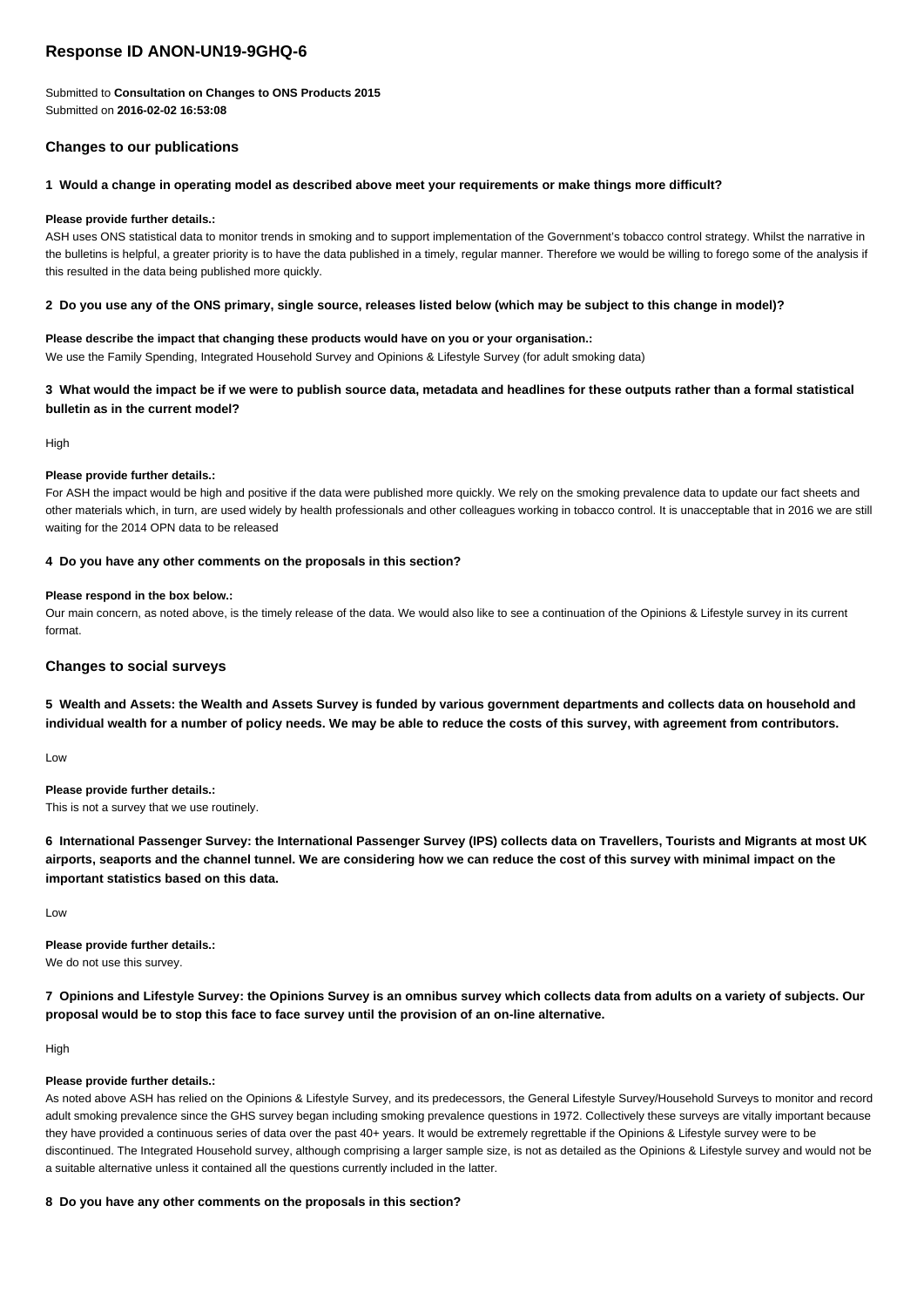### **Please respond in the box below.:**

As smoking remains the principal cause of preventable premature death in the UK it is vitally important that data on smoking continues to be collected to measure the impact of tobacco control policy.

## **Changes to business surveys**

**9 What would the impact be if we stopped running the following surveys?**

Low

**Please provide further details.:**

We do not use this survey.

**10 We are aiming to use administrative data sources to reduce the level of survey data collection. What would the impact be if we reduced the sample sizes and response targets for the following surveys?**

Low

**Please provide further details.:** We do not use these surveys.

**11 What would the impact be if we reduced the sample sizes and response rates for all or some of the following surveys?**

Low

**Please provide further details.:** We do not use these surveys.

**12 What would the impact be if we reduced validation rules and selective editing thresholds for the following surveys?**

Low

**Please provide further details.:**

**13 What would the impact be if we review and rebalance the number of short and long questionnaires for the Annual Business Survey (ABS)?**

Low

**Please provide further details.:**

**14 What would the impact be if we reduce the amount of data collected at the 8-digit product level and move towards the 6-digit level (which meets European requirements) for the Products of the European COMmunity (PRODCOM) survey?**

Low

**Please provide further details.:**

**15 Do you have any other comments on the proposals in this section?**

**Please respond in the box below.:**

## **Producing statistics less frequently**

**16 One proposal we have identified is to conduct the national and sub-national Population Projections once every three years, rather than once every two years as currently. It should be noted that Population Statistics is a devolved issue and ONS carries out the National Population Projections on behalf of the Devolved Administrations. However, this is an ONS proposal rather than one from the Devolved Administrations.**

Low

**Please provide further details.:**

**17 Based on your understanding of the ONS statistics that you use, what would the impact be if we published some of our statistics less frequently?**

High

#### **Please explain the reasons for your answer.:**

It is very important that smoking statistics are produced regularly and in a timely manner in order to inform and measure the impact of tobacco control policy.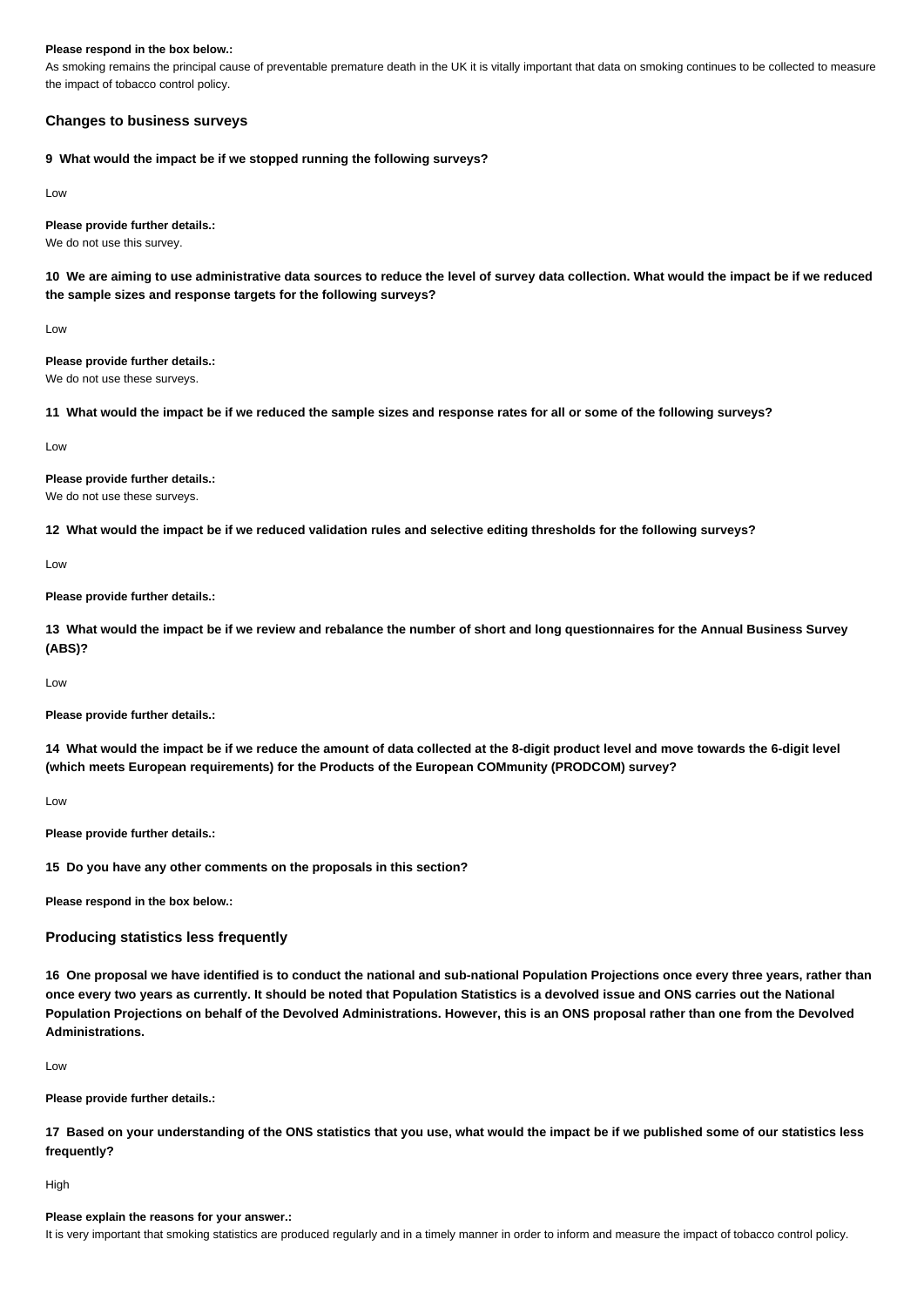#### **18 Do you have any suggestions for products that we could publish less frequently without any significant impact on users?**

**Please respond in the box below.:** No

**19 Do you have any other comments on the proposals in this section?**

**Please respond in the box below.:** No

## **Stopping products and services**

## **20 Which of the statistics listed are essential to your work or the work of your organisation?**

#### **Please respond in the box below.:**

The Integrated Household Survey is essential as this provides regional as well as national data. Its importance will be further increased if the Opinions & Lifestyle survey is discontinued.

## **21 What would the impact be if we stopped producing the statistics you use?**

High

#### **Please provide further details.:**

Without the IHS it would be very difficult to make comparisons in smoking prevalence between different regions of the country, or between the countries of the UK. This survey also provides other vital data such as perceptions of health by smoking prevalence - a valuable tool in measuring the impact of smoking on health.

## **22 Are there any other sources of funding that could be used for any of these statistics?**

### **Please respond in the box below.:**

ASH has proposed a levy on the tobacco industry to pay for tobacco control activities which could include a budget for data collection. However, to date, the Government has not responded positively to this recommendation.

## **23 Do you have any other comments on the proposals in this section?**

#### **Please respond in the box below.:**

Whilst we understand the need for efficiency savings, ONS data is vitally important to support public health campaigns such as tobacco control. Crucially, if there are to be changes it is important that there is continuity in the data. Therefore we would urge ONS not to drop key surveys such as the Opinions & Lifestyle Survey. If the current face to face format has to be changed, the survey should at least continue until a suitable online alternative has been tested so that there are no gaps in the collection of data.

## **About you**

#### **24 Are you answering this questionnaire on behalf of an organisation or as an individual?**

**Organisation** 

## **25 What is your name?**

**Name:** Amanda Sandford

**26 What is your organisation?**

**Organisation (if applicable):** Action on Smoking and Health

#### **27 What is your email address?**

**Email:** amanda.sandford@ash.org.uk

#### **28 What is your telephone number?**

**Please respond in the box below.:** 02074040242

**29 What sector do you work in? This will assist us in monitoring the range of users the consultation has reached.**